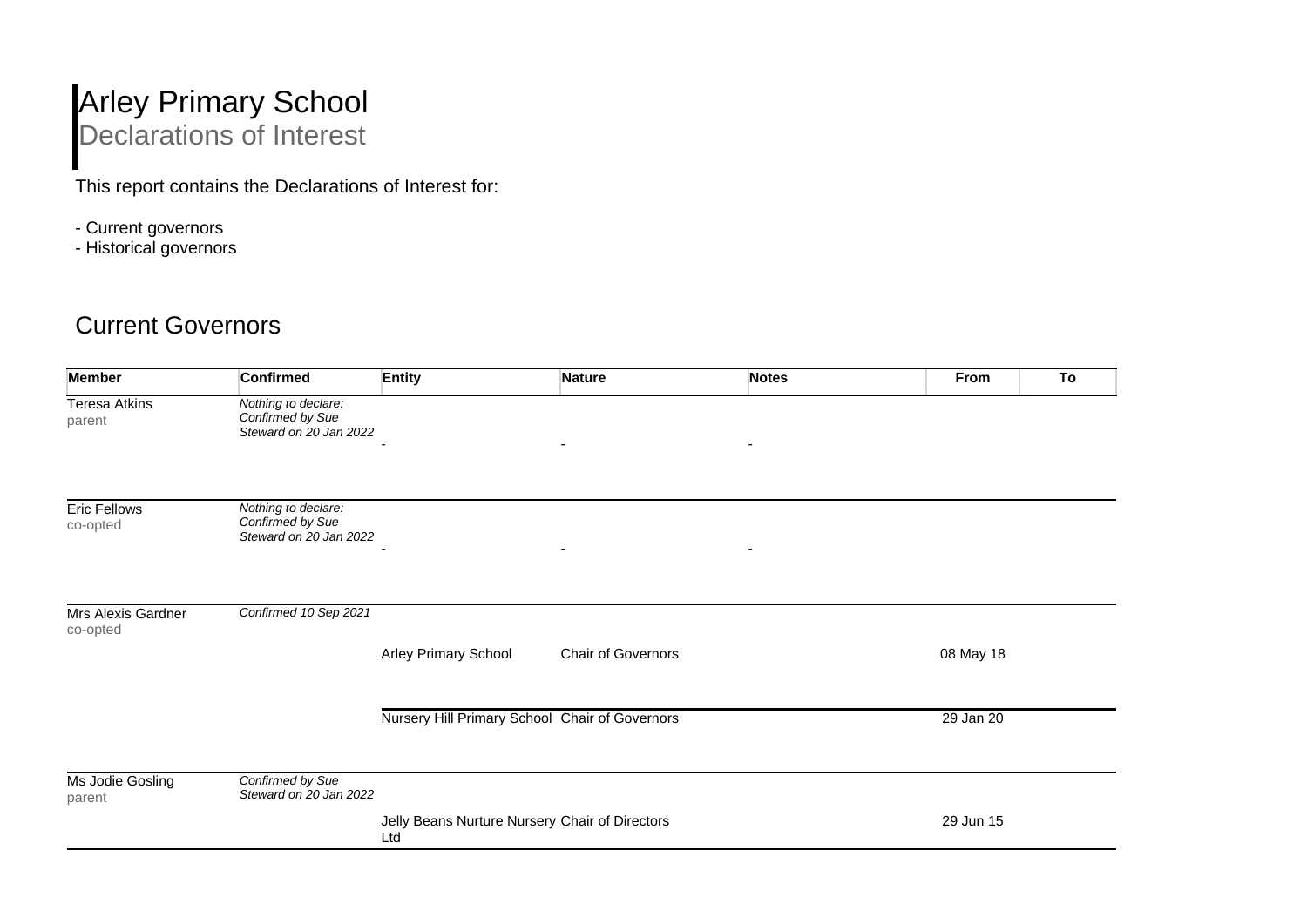| Mr Gary Green<br>authority                     | Nothing to declare:<br>Confirmed by Sue<br>Steward on 20 Jan 2022 |  |
|------------------------------------------------|-------------------------------------------------------------------|--|
| Linda Kelly<br>headteacher                     | Nothing to declare:<br>Confirmed by Sue<br>Steward on 20 Jan 2022 |  |
| Mrs Roberta Narroway<br><b>MBE</b><br>co-opted | Nothing to declare:<br>Confirmed by Sue<br>Steward on 20 Jan 2022 |  |
| <b>Christine Passey</b><br>co-opted            | Not confirmed                                                     |  |
| Janice Steane<br>co-opted                      | Nothing to declare:<br>Confirmed by Sue<br>Steward on 20 Jan 2022 |  |
| Mrs Sue Steward                                | Nothing to declare:<br>Confirmed 5 Sep 2021                       |  |
| Mr Ed Taylor<br>co-opted                       | Nothing to declare:<br>Confirmed by Sue<br>Steward on 20 Jan 2022 |  |